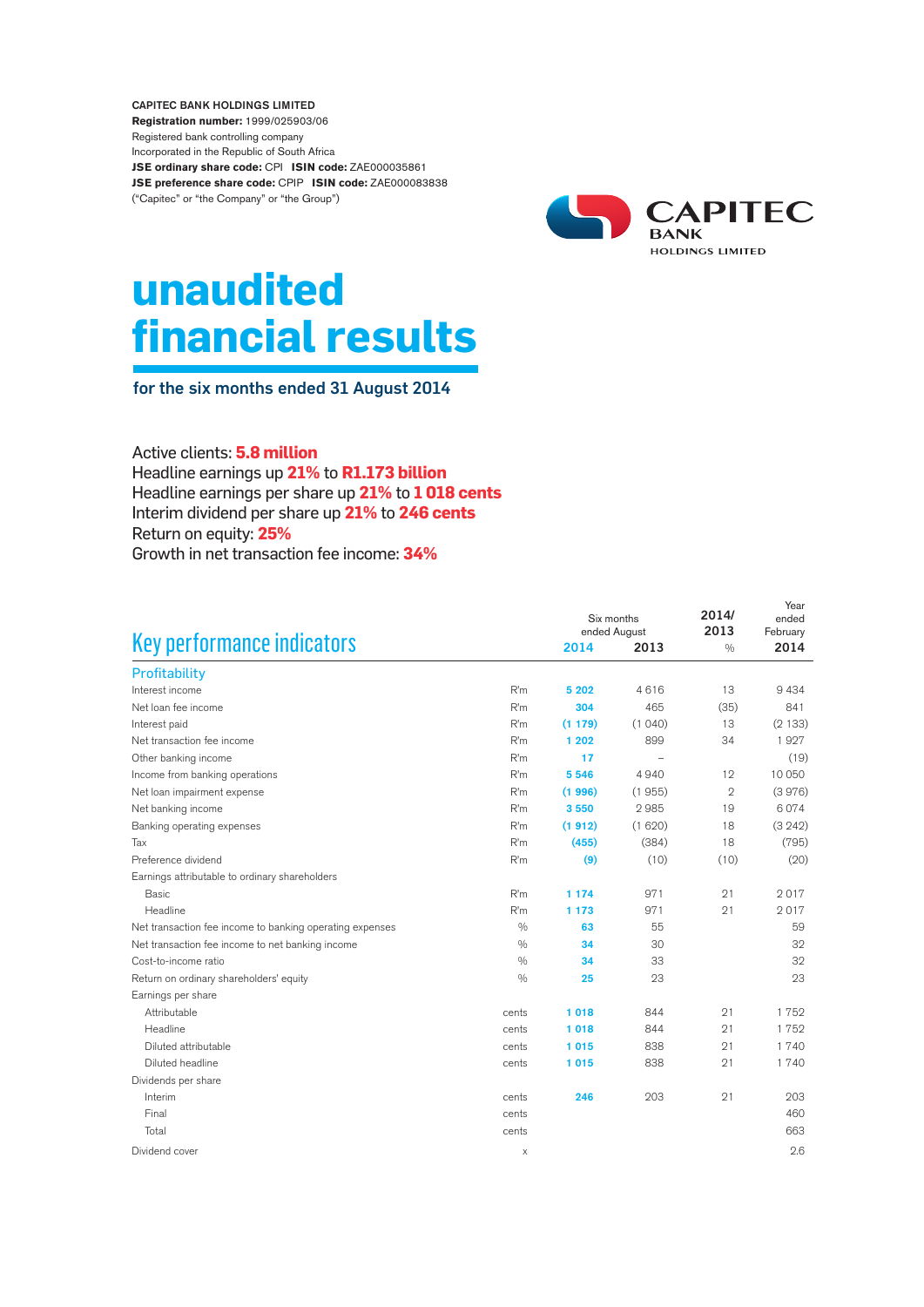|                                                                        | Six months<br>ended August |                 |              | 2014/<br>2013 | Year<br>ended<br>February |
|------------------------------------------------------------------------|----------------------------|-----------------|--------------|---------------|---------------------------|
| Key performance indicators (continued)                                 |                            | 2014            | 2013         | $\frac{0}{0}$ | 2014                      |
| Assets                                                                 |                            |                 |              |               |                           |
| Net loans and advances                                                 | R'm                        | 31 323          | 29 4 60      | 6             | 30 053                    |
| Cash and short-term funds                                              | R'm                        | 16 611          | 11819        | 41            | 14 4 23                   |
| Other                                                                  | R'm                        | 1640            | 1579         | 4             | 1715                      |
| Total assets                                                           | R'm                        | 49 574          | 42 858       | 16            | 46 191                    |
|                                                                        |                            |                 |              |               |                           |
| <b>Liabilities</b>                                                     |                            |                 |              |               |                           |
| Deposits                                                               | R'm                        | 38 334          | 32979        | 16            | 35 4 4 9                  |
| Other<br><b>Total liabilities</b>                                      | R'm<br>R'm                 | 808             | 730<br>33709 | 11<br>16      | 760<br>36 209             |
|                                                                        |                            | 39 142          |              |               |                           |
| <b>Equity</b>                                                          |                            |                 |              |               |                           |
| Shareholders' funds                                                    | R'm                        | 10 432          | 9 1 4 9      | 14            | 9982                      |
| Capital adequacy ratio                                                 | $\frac{0}{0}$              | 38              | 39           |               | 39                        |
| Net asset value per ordinary share                                     | cents                      | 8868            | 7710         | 15            | 8 4 3 3                   |
| Share price                                                            | cents                      | 21 205          | 18 400       | 15            | 18375                     |
| Market capitalisation                                                  | R'm                        | 24 449          | 21 215       | 15            | 21 186                    |
| Number of shares in issue                                              | '000                       | 115 298         | 115 298      |               | 115 298                   |
| Share options                                                          |                            |                 |              |               |                           |
| Number outstanding                                                     | '000                       | 967             | 1514         | (36)          | 1503                      |
| Number outstanding to shares in issue                                  | $\frac{0}{0}$              | 0.8             | 1.3          |               | 1.3                       |
| Average strike price                                                   | cents<br>months            | 14 197<br>22    | 8520<br>19   | 67<br>16      | 9 4 6 5<br>16             |
| Average time to maturity                                               |                            |                 |              |               |                           |
| <b>Operations</b>                                                      |                            |                 |              |               |                           |
| <b>Branches</b>                                                        |                            | 647             | 589          | 10            | 629                       |
| Employees                                                              |                            | 9 4 9 1         | 8890         | 7             | 9070                      |
| Active clients                                                         | '000                       | 5806            | 5016         | 16            | 5 3 8 8                   |
| POS merchants                                                          |                            | 25893           | 22 631       | 14            | 24 3 29                   |
| <b>ATMs</b>                                                            |                            |                 |              |               |                           |
| Own                                                                    |                            | 841             | 671          | 25            | 744                       |
| Partnership                                                            |                            | 2 3 6 7         | 2 1 7 3      | 9             | 2 1 7 4                   |
| Total                                                                  |                            | 3 2 0 8         | 2844         | 13            | 2918                      |
| Capital expenditure                                                    | R'm                        | 145             | 314          | (54)          | 549                       |
| <b>Sales</b>                                                           |                            |                 |              |               |                           |
| Loans                                                                  |                            |                 |              |               |                           |
| Value of loans advanced                                                | R'm                        | 9 3 4 6         | 9501         | (2)           | 18214                     |
| Number of loans advanced                                               | '000                       | 1 3 2 4         | 1645         | (20)          | 3034                      |
| Average loan amount                                                    | R                          | 7059            | 5776         | 22            | 6 0 0 3                   |
| Repayments                                                             | R'm                        | 11 329          | 10800        | 5             | 21862                     |
| Gross loans and advances                                               | R'm                        | 35 086          | 32 644       | 7             | 33 690                    |
| Loans past due (arrears)                                               | R'm                        | 1935            | 1799         | 8             | 2 1 7 4                   |
| Arrears to gross loans and advances                                    | $\frac{0}{0}$              | 5.5             | 5.5          |               | 6.5                       |
| Arrears and arrears rescheduled < 6 months                             | R'm                        | 2680            | 2634         | 2             | 2921                      |
| Arrears and arrears rescheduled < 6 months to gross loans and advances | 0/0                        | 7.6             | 8.1          |               | 8.7                       |
| Provision for doubtful debts                                           | R'm                        | 3763            | 3 1 8 4      | 18            | 3637                      |
| Provision for doubtful debts to gross loans and advances               | $\frac{0}{0}$              | 10.7            | 9.8          |               | 10.8                      |
| Arrears coverage ratio                                                 | $\frac{0}{0}$              | 194             | 177<br>4899  |               | 167<br>9841               |
| Loan revenue                                                           | R'm<br>$\frac{0}{0}$       | 5 1 6 9<br>15.0 | 15.5         | 6             | 30.6                      |
| Loan revenue to average gross loans and advances                       | R'm                        | 2 2 5 5         | 2 1 1 9      | 6             | 4410                      |
| Gross loan impairment expense<br>Recoveries                            | R'm                        | 259             | 164          | 58            | 434                       |
| Net loan impairment expense                                            | R'm                        | 1996            | 1955         | $\mathbf{2}$  | 3976                      |
| Net loan impairment expense to loan revenue                            | $\frac{0}{0}$              | 38.6            | 39.9         |               | 40.4                      |
| Net loan impairment expense to average gross loans and advances        | $\frac{0}{0}$              | 5.8             | 6.2          |               | 12.4                      |
| <b>Deposits</b>                                                        |                            |                 |              |               |                           |
| Wholesale deposits                                                     | R'm                        | 11 089          | 12 4 9 5     | (11)          | 11 663                    |
| Retail call savings                                                    | R'm                        | 16 183          | 11885        | 36            | 14617                     |
| Retail fixed savings                                                   | R'm                        | 10 388          | 8 2 8 6      | 25            | 8984                      |
|                                                                        |                            |                 |              |               |                           |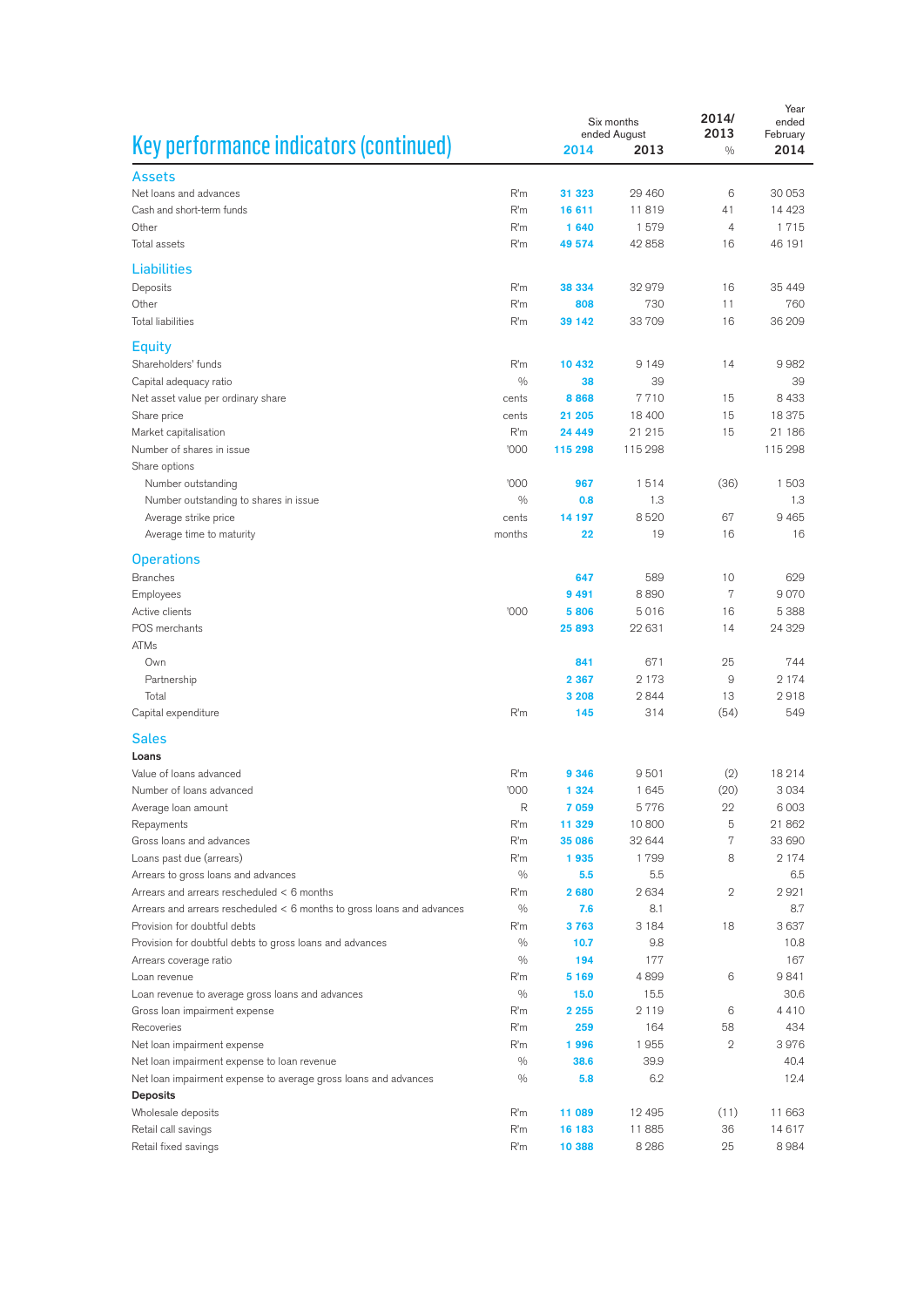## Earnings up 21%

Earnings grew by a satisfactory 21% in the past six months when compared to the six months ended August 2013. Vigorous marketing and last year's redesign of the branch banking system have created momentum that is pushing net transaction fee income higher. Tight underwriting and a focus on collections contained the impact of the weak economic environment.

In May 2014, the World Economic Forum recognised Capitec Bank as one of 16 African high-growth companies regarded as trailblazers and innovators. Capitec Bank's 'Global One' remains the most cost-effective account as per Solidarity's September 2014 report on bank charges.

#### Net transaction fee income ahead of expectations

Net transaction fee income increased to R1.2 billion for the six months ended August 2014 (in the six months ended August 2013 it was R899 million). Net transaction fee income covered 63% of operating expenses for the six months (six months to August 2013: 55%). New regulated fees to be implemented early in 2015 will result in a decrease in income from debit card fees; continued volume growth should mitigate this impact.

#### Growth in the number of active clients accelerated, increasing by 418 000

Active client numbers grew by 418 000 to 5.8 million since February 2014, driving the increase in net transaction fee income. The growth in the number of clients in the past six months exceeded the growth in the two prior sixmonth periods. We consider clients who make regular deposits (mostly their salaries) into their Capitec Bank accounts a key client category. These clients amounted to 2.5 million at August 2014 (August 2013: 1.9 million, February 2014: 2.2 million).

#### Secure mobile banking anywhere, anytime

We released the Capitec mobile app in July 2014. Client acceptance of the app exceeded expectations with 90 500 activations in a month and a half. Our app can be used on all phones with an internet connection, which includes older phone models (a significant number of South Africans do not have smartphones). The safety of our clients' money is essential so the app was designed to prevent fraud through SIM swaps. This safety feature is unique in the South African market, as it links the client to the phone and not to the SIM card.

#### National roll-out of home loan service in partnership with SA Home Loans

Capitec now performs an immediate in-branch assessment for clients interested in a home loan. If the assessment shows that the client may qualify, SA Home Loans is notified and they then contact the client directly. Capitec does not grant the home loan, this is done by SA Home Loans when clients are successful in their credit applications. The service is already available in Gauteng, KwaZulu-Natal and the Western Cape, rolling out to the rest of the country in October. This is part of our longer-term strategy to meet all our clients' core banking needs.

#### More branches and ATMs

Over the last six months we opened 18 new branches and installed 290 additional ATMs to address the need highlighted in client surveys to have more branches and ATMs. Our focus is on increasing our presence in shopping malls.

#### Containing costs while expanding distribution

Operating costs for the six months were R1.9 billion, an increase of 18%. The above inflation growth in costs was driven by employee numbers increasing by 7% to 9 491. This was mainly due to the staffing needs of the expanding branch network and employing more skilled people in key support departments, namely information technology, business intelligence and project management. Capital expenditure was less due to lower planned capital outlay and a slower roll-out of ATMs due to limited availability of suitable retail space.

### Strong on fundamentals

#### Careful with our finances

We remain cautious in the way we grant credit by applying comprehensive credit screening models and a detailed client affordability assessment before granting a loan. With provisions we have a prudent approach setting aside calculated buffers for possible bad debts. We remain prudent with our capital, funding and liquidity; our ratios significantly exceed international standards and are higher than the average of the South African banking industry. In managing costs, we remain frugal, challenging each expense. Our cost-to-income ratio remains low at 34%.

#### Strict rules maintained for granting credit

We apply stringent rules to limit bad debts, which have the effect of limiting loan sales. Loan sales were 2% less than for the corresponding six months ended August 2013 and 7% more than sales for the six months ended February 2014. Tighter rules meant the number of loans granted declined by 20% to 1 324 440 compared to the six months ended August 2013 and this is 5% lower than for the six months to February 2014. The average size of new loans increased mainly because we granted less low-value, short-term loans. The overall term of the outstanding book shortened from 45 months at February 2014 to 44 months at August 2014. Despite decreasing loan sales, loan revenue increased by 6%. We will continue earning interest and fees from loans sold in previous periods. Gross loans and advances grew to R35.1 billion (August 2013: R32.6 billion, February 2014: R33.7 billion).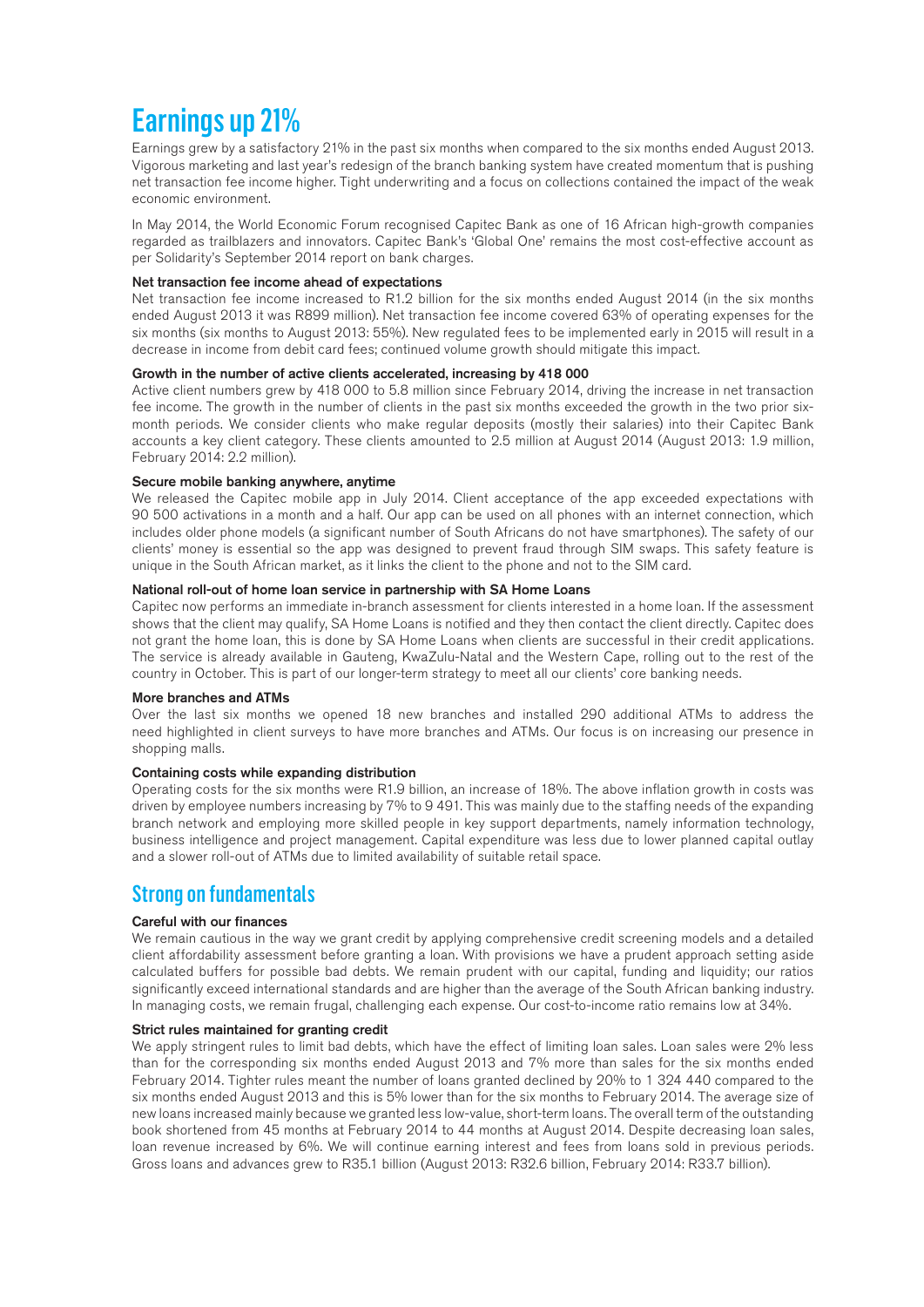#### Write-offs increase but overall growth in bad debts slows

Gross loan impairment expenses (which are made up of debts written off and provisions for bad debts), rose by 6% for the six months ended August 2014 compared to the six months ended August 2013. Previous periods had a higher growth rate due to higher costs for increased provisions to address the higher book growth in the past. Write-offs totalled R2.1 billion, a 28% and 16% increase on the write-offs experienced in the six months to August 2013 and February 2014, respectively. The increase in write-offs was countered by a lower cost for provisions, which amounted to R126 million, decreasing by 72% and 73%, compared to the provision costs for the six months to August 2013 and February 2014, respectively. This occurred because provisions made in previous periods were more than sufficient to absorb current period write-offs, arrears have been stable and book growth was slow.

Recoveries improved by 58% resulting in net impairment expenses rising by 2%. The improved recoveries were due to a sustained focus on this aspect of our business. The net loan impairment expense to average gross loans and advances for the six months declined to 5.8% compared to 6.2% and 6.1% for August 2013 and February 2014, respectively.

#### Arrears percentages stable

The ratio of arrears to gross loans and advances remained stable at 5.5% compared to August 2013 and declined compared to the 6.5% at February 2014. Although ratios are stable, management remains cautious, mindful that arrears in the second six months of our financial year are usually higher. To address potential weakness in the book caused by strikes, competitors, the poor economy and the higher write-offs, R199 million in supplemental provisions were raised. This ensured that total provisions compared to the gross loan book remained adequate at 10.7% (August 2013: 9.8%, February 2014: 10.8%).

When clients stop paying their instalments, we attempt to convince them to resume payment, if neccessary with a new repayment plan. As rescheduled loans represent a higher risk compared to other loans, we create additional provisions against them.

On average we continue providing prudently. We provide 8% for loans that are up to date, 46% for clients who are behind with one instalment, 74% for two instalments and 87% for three instalments. After 90 days in arrears, we consider the loan bad and write it off. Provisions are almost two times more than loans in arrears, as demonstrated by our arrears coverage ratio of 194% (August 2013: 177%). Despite higher write-offs, performance and book quality is well within our risk appetite. We are consistent in the application of our provisioning and write-off policies.

### Healthy liquidity and funding position

#### Retail deposits grew by R3 billion

Robust growth in retail deposits of R3 billion for the six months to R26.6 billion (August 2013: R20.2 billion, February 2014: R23.6 billion) surpassed the growth in the gross retail loan book, which grew by R1.4 billion. The strong showing by retail deposits again made it unnecessary to source funding in the wholesale market. Our liquidity policies remain conservative and unchanged.

We maintained full compliance with both the international benchmark Basel 3 liquidity ratios: the Liquidity Coverage Ratio (a short-term strength measure) and the Net Stable Funding Ratio (a long-term strength measure). These ratios measure our ability to survive a severe stress due to a loss of support from institutional funders and how well the bank matches cash inflows from assets to its cash outflows to funders and depositors.

#### Cash and short-term funds are 34% of total balance sheet assets

Muted retail loan growth and strong retail deposit growth resulted in this high level of liquidity. The ratio in August 2013 was 28% and February 2014, 31%.

## Solid capital levels

#### Capital adequacy is prudent at 38%

The capital adequacy ratio remains strong at 38%, marginally lower than the 39% reported in February 2014 due to changes in the mix of cash and short-term funds. The core equity capital ratio was 30% (February 2014: 30%).

Preference shares amounting to R52 million (20% of our preference shares) that no longer counted as regulatory capital in terms of the Basel 3 rules were repurchased and replaced with less expensive fixed deposits. Repurchases occurred out of contributed tax capital.

#### Return on equity rises to 25%

The stronger profit performance has pushed the return on equity to the target of 25% (August 2013: 23%). The interim dividend increased by 21% to 246 cents per share. The bank remains conservatively leveraged at 5 times ordinary shareholders' equity relative to the industry average of 13 times (December 2013).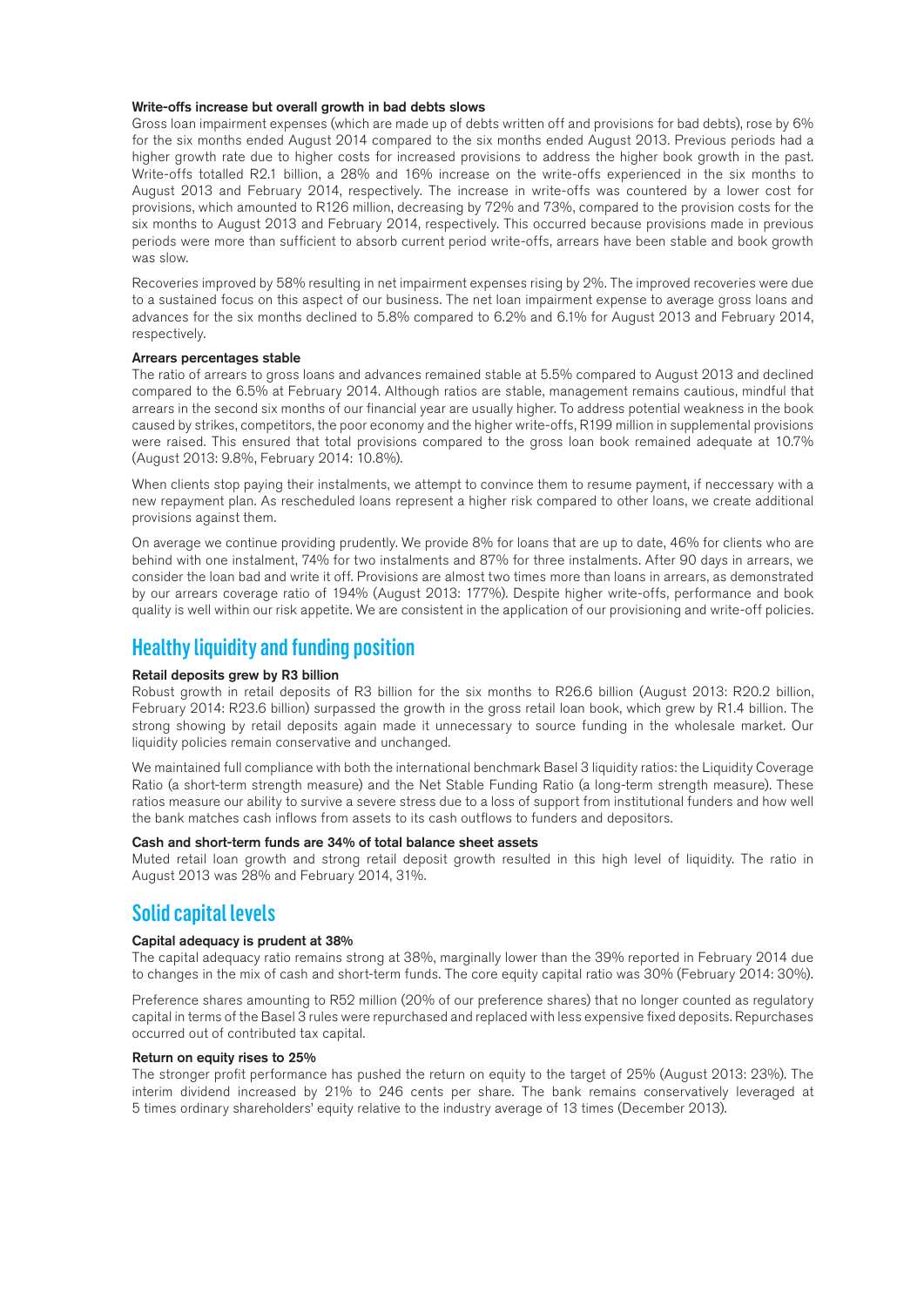## Working to improve industry lending standards

There is a general focus on unsecured lending practices and we have been working proactively with regulators and the industry for some time to implement sustainable improvements in the way credit providers grant credit. Through the Credit Providers Association we took the lead in promoting the reporting of new credit to the credit bureaux within 48 hours. This will limit the chance of granting too much credit to clients as their most recent transactions will reflect sooner on the bureaux. We were one of the first to implement this rule.

We are working with the National Credit Regulator (NCR) on the new rules to regulate client affordability assessments. When enforced, these will guide credit providers away from providing high-risk credit and better protect consumers applying for credit at registered providers. We do not charge our clients for the credit life cover they receive, so we have no exposure if credit life premiums are regulated. We have also been invited by the NCR to participate in discussions regarding the fair pricing of unsecured credit.

## Credit rating

On 15 August 2014, Moody's Investor Service (Moody's) downgraded Capitec Bank's global scale deposit ratings to Ba2/NP from Baa3/P-3 and its national scale issuer ratings to Baa1.za/P-2.za from A2.za/P-1.za. All ratings are on review for further downgrade, with the exception of the short-term Not-Prime ratings. Capitec Bank was not alone as Moody's also downgraded other major South African banks. Capitec Bank is dissatisfied with the review process preceding this downgrade and its conclusion, but is working to have the credit rating improved.

## Contingent liability

In the integrated reports for 2013 and 2014, mention was made of a notice received from the NCR alleging contraventions of the National Credit Act (NCA). On 9 April 2014, the National Consumer Tribunal dismissed the NCR's application against Capitec Bank. On 20 June 2014, Capitec Bank advised that it had received a notice of appeal lodged by the NCR against this judgement. It remains impracticable to estimate the financial effect of any possible outcome. Capitec is still of the view that the matter will be satisfactorily resolved through due process.

## **Prospects**

The transaction banking result is the yield from investment made in previous periods. We will drive brand awareness and acceptance, and develop the product offer while expanding the distribution platforms, which will all contribute to further growth in the years to come. Banking is about detail, and at Capitec Bank we work hard to implement detail across the organisation.

It is our aim to provide credit responsibly to those who can afford and manage it. Access to credit is a staple of modern life and the changes introduced by the NCA in 2007 enabled access to credit for many South Africans previously excluded. There is a future for unsecured lending, though we tread cautiously as industry is still maturing.

We are pursuing our strategy to be accepted by all South Africans as the best retail bank.

## Interim dividend

The directors declared a gross interim dividend for the six months ended 31 August 2014 of 246 cents per ordinary share on Thursday, 25 September 2014. The dividend will be paid on Monday, 27 October 2014. There are 115 297 995 ordinary shares in issue.

The dividend meets the definition of a dividend in terms of the Income Tax Act. The dividend amount net of South African dividend tax of 15% is 209.10000 cents per share. The distribution is made from income reserves and no secondary tax on companies (STC) credits were applied against the dividend. Capitec's tax reference number is 9405/376/84/0.

Last day to trade cum dividend Friday, 17 October 2014 Trading ex-dividend commences and the state of the Monday, 20 October 2014 Record date **Friday, 24 October 2014** Friday, 24 October 2014 Payment date **Monday, 27 October 2014** 

Share certificates may not be dematerialised or rematerialised between Monday, 20 October 2014, and Friday, 24 October 2014, both days inclusive.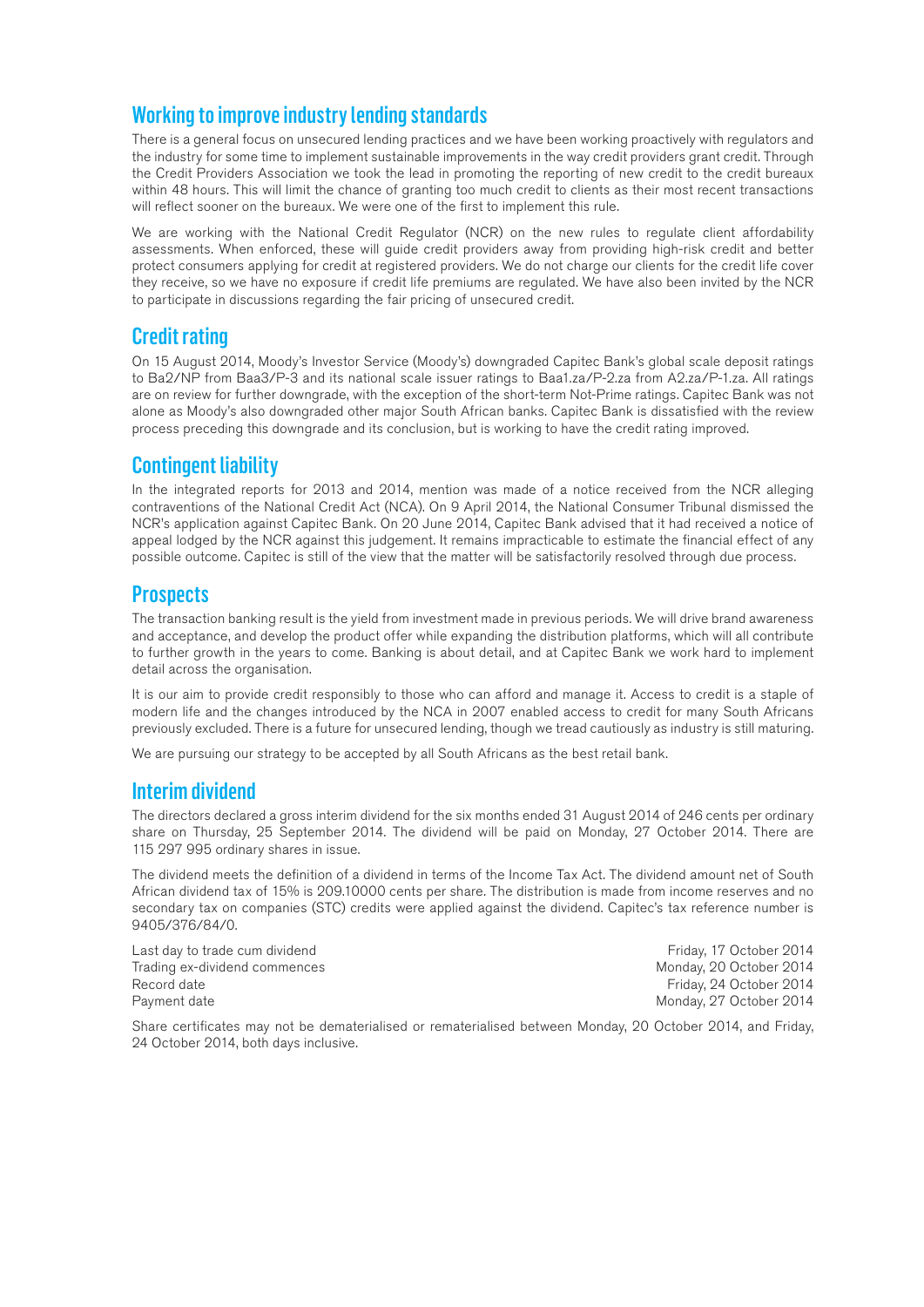|                                                                                        | Unaudited    | Unaudited  | Six months<br>August | Audited       |
|----------------------------------------------------------------------------------------|--------------|------------|----------------------|---------------|
|                                                                                        | August       | August     | 2014/                | February      |
| Interim consolidated balance sheet                                                     | 2014         | 2013       | 2013                 | 2014          |
|                                                                                        | <b>R'000</b> | R'000      | 0/0                  | R'000         |
| <b>Assets</b>                                                                          |              |            |                      |               |
| Cash, cash equivalents and money market funds                                          | 9 517 631    | 8752709    | 9                    | 9 665 611     |
| Investments designated at fair value                                                   | 2887229      | 3 066 485  | (6)                  | 4757036       |
| Fixed deposit investments                                                              | 4 205 964    |            |                      |               |
| Loans and advances to clients                                                          | 31 322 897   | 29 460 077 | 6                    | 30 052 850    |
| Other receivables                                                                      | 203 646      | 170469     | 19                   | 219 596       |
| Derivative assets                                                                      | 136 377      | 162 278    | (16)                 | 202 816       |
| Current income tax assets                                                              | 70 270       | 37 473     | 88                   | 22529         |
| Interest in associate                                                                  | 1962         | 1484       | 32                   | 1850          |
| Property and equipment                                                                 | 811 186      | 793 298    | $\overline{2}$       | 855 251       |
| Intangible assets                                                                      | 208 061      | 200 802    | 4                    | 201 319       |
| Deferred income tax assets                                                             | 209 175      | 213 063    | (2)                  | 212 108       |
| <b>Total assets</b>                                                                    | 49 574 398   | 42 858 138 | 16                   | 46 190 966    |
|                                                                                        |              |            |                      |               |
| Liabilities                                                                            |              |            |                      |               |
| Loans and bonds at mortised cost                                                       | 38 333 835   | 32 979 448 | 16                   | 35 448 678    |
| Provisions                                                                             | 41 682       | 11711      | 256                  | 11 451        |
| Other liabilities                                                                      | 766 880      | 717965     | 7                    | 748726        |
| <b>Total liabilities</b>                                                               | 39 142 397   | 33 709 124 | 16                   | 36 208 855    |
| Equity                                                                                 |              |            |                      |               |
| Ordinary share capital and premium                                                     | 5 512 570    | 5512570    |                      | 5512570       |
| Cash flow hedge reserve                                                                | 34 622       | 67 1 28    | (48)                 | 80 865        |
| Retained earnings                                                                      | 4 677 634    | 3 310 347  | 41                   | 4 129 707     |
| Share capital and reserves attributable to ordinary shareholders                       | 10 224 826   | 8890045    | 15                   | 9723142       |
| Non-redeemable, non-cumulative, non-participating preference share capital and premium | 207 175      | 258 969    | (20)                 | 258 969       |
| <b>Total equity</b>                                                                    | 10 432 001   | 9 149 014  | 14                   | 9 9 8 2 1 1 1 |
| <b>Total equity and liabilities</b>                                                    | 49 574 398   | 42 858 138 | 16                   | 46 190 966    |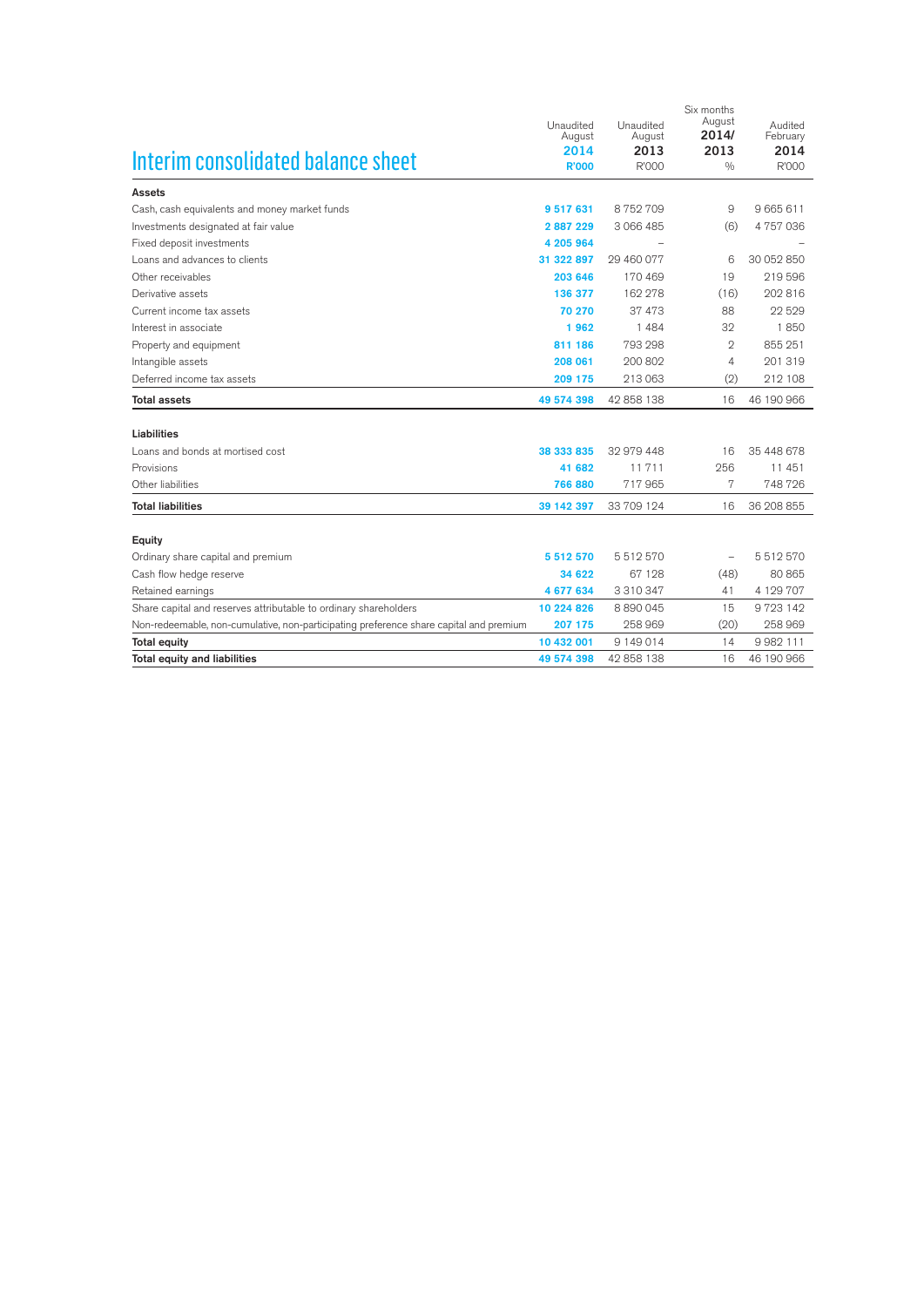| Interim consolidated income statement                                            | Unaudited<br>Six months<br>ended<br>August<br>2014<br><b>R'000</b> | Unaudited<br>Six months<br>ended<br>August<br>2013<br>R'000 | Six months<br>August<br>2014/<br>2013<br>0/0 | Audited<br>Year ended<br>February<br>2014<br>R'000 |
|----------------------------------------------------------------------------------|--------------------------------------------------------------------|-------------------------------------------------------------|----------------------------------------------|----------------------------------------------------|
| Interest income                                                                  | 5 201 633                                                          | 4616442                                                     | 13                                           | 9 432 796                                          |
| Interest expense                                                                 | (1179274)                                                          | (1039538)                                                   | 13                                           | (2132718)                                          |
| Net interest income                                                              | 4 022 359                                                          | 3576904                                                     | 12                                           | 7 300 078                                          |
| Loan fee income                                                                  | 601 099                                                            | 679 222                                                     | (12)                                         | 1 306 619                                          |
| Loan fee expense                                                                 | (297 577)                                                          | (214186)                                                    | 39                                           | (465916)                                           |
| Transaction fee income                                                           | 1 696 653                                                          | 1 305 574                                                   | 30                                           | 2786393                                            |
| Transaction fee expense                                                          | (494317)                                                           | (406928)                                                    | 21                                           | (859523)                                           |
| Net fee income                                                                   | 1 505 858                                                          | 1 363 682                                                   | 10                                           | 2767573                                            |
| Dividend income                                                                  |                                                                    | 104                                                         | (100)                                        | 7                                                  |
| Net impairment charge on loans and advances to clients                           | (1996017)                                                          | (1955379)                                                   | $\mathbf{2}$                                 | (3976170)                                          |
| Net movement in financial instruments held at fair value through profit and loss | 16 418                                                             | (1827)                                                      | (999)                                        | (19083)                                            |
| Other income                                                                     | 303                                                                | 980                                                         | (69)                                         | 279                                                |
| Income from operations                                                           | 3 548 921                                                          | 2984464                                                     | 19                                           | 6 072 684                                          |
| Banking operating expenses                                                       | (1912220)                                                          | (1619963)                                                   | 18                                           | (3241570)                                          |
| Operating profit before tax                                                      | 1 636 701                                                          | 1 364 501                                                   | 20                                           | 2831114                                            |
| Share of profit of associate                                                     | 112                                                                | 405                                                         | (72)                                         | 1683                                               |
| Income tax expense                                                               | (455 454)                                                          | (384086)                                                    | 19                                           | (795 243)                                          |
| Profit for the period                                                            | 1 181 359                                                          | 980 820                                                     | 20                                           | 2 037 554                                          |
| Earnings per share (cents)                                                       |                                                                    |                                                             |                                              |                                                    |
| <b>Basic</b>                                                                     | 1 0 1 8                                                            | 844                                                         | 21                                           | 1752                                               |
| Diluted                                                                          | 1015                                                               | 838                                                         | 21                                           | 1740                                               |

## Interim consolidated statement of comprehensive income

| Profit for the period                                          | 1 181 359 | 980820   | 20    | 2 037 554 |
|----------------------------------------------------------------|-----------|----------|-------|-----------|
| Cash flow hedge recognised during the period                   | (47956)   | 105 130  | (146) | 187 644   |
| Cash flow hedge reclassified to profit and loss for the period | (16269)   | 10 216   | (259) | (53219)   |
| Cash flow hedge before tax                                     | (64225)   | 115 346  | (156) | 134 425   |
| Income tax relating to cash flow hedge                         | 17982     | (32 293) | 155   | (37635)   |
| Other comprehensive income for the period net of tax           | (46243)   | 83053    | (156) | 96790     |
| Total comprehensive income for the period                      | 135 116   | 063873   |       | 2 134 344 |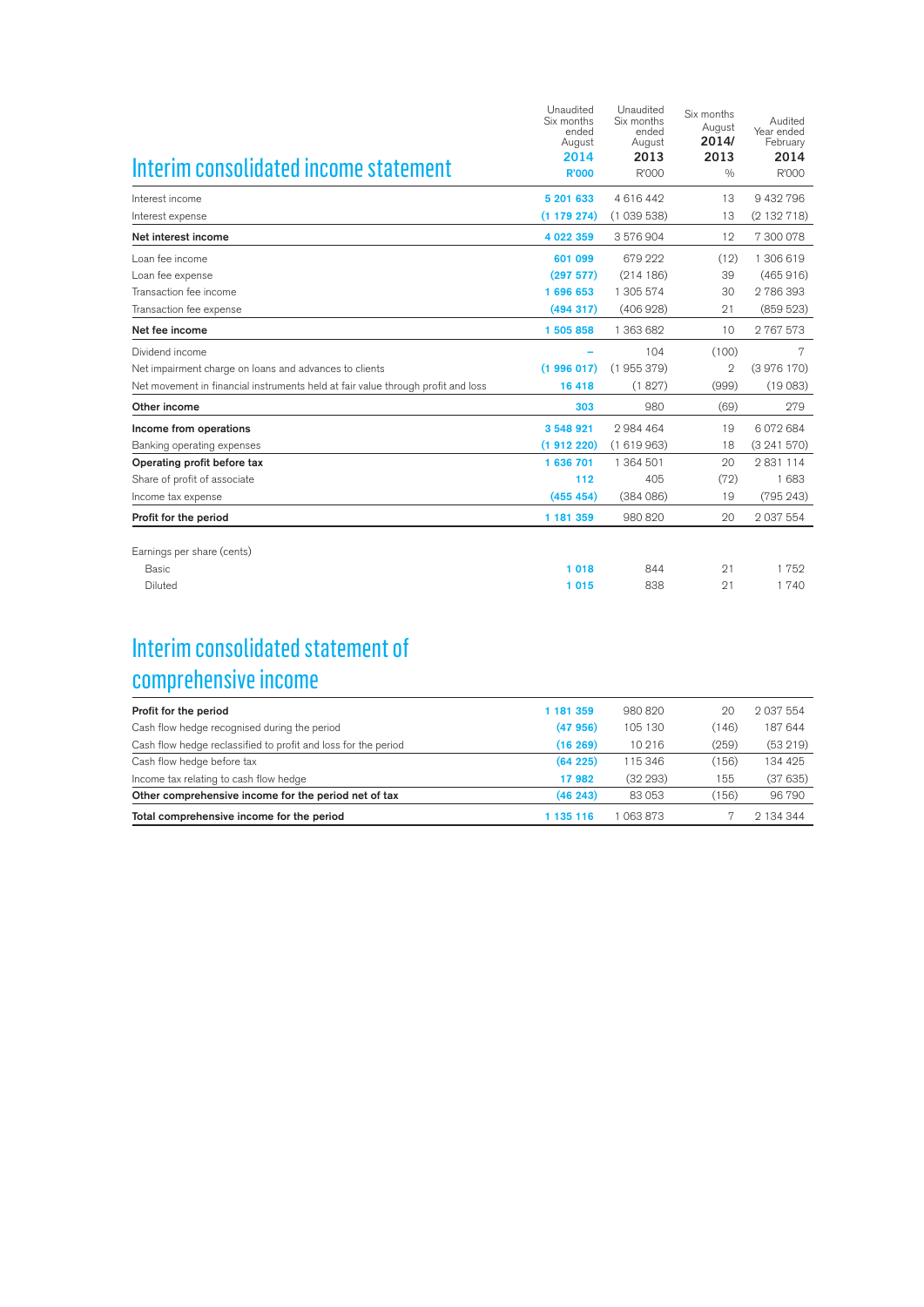| Reconciliation of attributable earnings<br>to headline earnings | Unaudited<br>Six months<br>ended<br>August<br>2014<br><b>R'000</b> | Unaudited<br>Six months<br>ended<br>August<br>2013<br>R'000 | Six months<br>August<br>2014/<br>2013<br>0/0 | Audited<br>Year ended<br>February<br>2014<br>R'000 |
|-----------------------------------------------------------------|--------------------------------------------------------------------|-------------------------------------------------------------|----------------------------------------------|----------------------------------------------------|
| Net profit after tax                                            | 1 181 359                                                          | 980820                                                      | 20                                           | 2 037 554                                          |
| Preference dividend                                             | (8736)                                                             | (10245)                                                     | 15                                           | (20 420)                                           |
| Discount on repurchase of preference shares                     | 1017                                                               | $\overline{\phantom{0}}$                                    |                                              |                                                    |
| Net profit after tax attributable to ordinary shareholders      | 1 173 640                                                          | 970 575                                                     | 21                                           | 2017134                                            |
| Non-headline items:                                             |                                                                    |                                                             |                                              |                                                    |
| (Profit)/loss – disposal of                                     |                                                                    |                                                             |                                              |                                                    |
| Property and equipment                                          | (665)                                                              | 75                                                          | (987)                                        | 80                                                 |
| Income tax charge - property and equipment                      | 186                                                                | (21)                                                        | 987                                          | (23)                                               |
| <b>Headline earnings</b>                                        | 1 173 161                                                          | 970629                                                      | 21                                           | 2017191                                            |

# Summary consolidated statement of cash flows

| 3 490 734 | 3844999   | (9)   | 7 339 048 |
|-----------|-----------|-------|-----------|
| (471310)  | (429925)  | 10    | (829951)  |
| 3 019 424 | 3414999   | (12)  | 6509098   |
| (95692)   | (214446)  | (55)  | (407 457) |
| 1 1 1 0   | 286       | 288   | 844       |
| (49357)   | (100048)  | (51)  | (141103)  |
|           | 912       | (100) |           |
| (4205964) |           | 100   |           |
|           |           |       |           |
| (245 217) | (1543362) | (84)  | (5427767) |
| 2 131 489 | 1 195 471 | 78    | 3 374 769 |
| (2463631) | (661 187) | 273   | (2600714) |
| (540 368) | (474464)  | 14    | (718327)  |
| (50 777)  |           | 100   |           |
|           | 181860    | (100) | 181860    |
| (112581)  | (153377)  | (27)  | (149183)  |
| (703 726) | (445981)  | 58    | (685650)  |
| (147933)  | 2 307 131 | (106) | 3 222 733 |
| 9 663 333 | 6440600   | 50    | 6440600   |
| 9 515 400 | 8747731   | 9     | 9 663 333 |
|           |           |       |           |

| Interim consolidated statement of<br>changes in equity        | Unaudited<br>Six months<br>ended<br>August<br>2014<br><b>R'000</b> | Unaudited<br>Six months<br>ended<br>August<br>2013<br>R'000 | Audited<br>Year ended<br>February<br>2014<br>R'000 |
|---------------------------------------------------------------|--------------------------------------------------------------------|-------------------------------------------------------------|----------------------------------------------------|
| Equity at the beginning of the period                         | 9 982 111                                                          | 8512994                                                     | 8512994                                            |
| Total comprehensive income for the period                     | 1 135 116                                                          | 1 063 873                                                   | 2 134 344                                          |
| Ordinary dividend                                             | (530 259)                                                          | (464565)                                                    | (698458)                                           |
| Preference dividend                                           | (8736)                                                             | (10245)                                                     | (20 420)                                           |
| Employee share option scheme:                                 |                                                                    |                                                             |                                                    |
| Value of employee services                                    | 6 1 5 8                                                            | 6472                                                        | 8398                                               |
| Shares issued and acquired for employee share options at cost | (140919)                                                           | (181969)                                                    | (181970)                                           |
| Proceeds on settlement of employee share options              | 28 337                                                             | 28 592                                                      | 32787                                              |
| Tax effect on share options                                   | 10 970                                                             | 12 002                                                      | 12576                                              |
| Shares issued or redeemed                                     | (50 777)                                                           | 188 127                                                     | 181970                                             |
| Share issue expenses                                          |                                                                    | (6267)                                                      | (110)                                              |
| Equity at the end of the period                               | 10 432 001                                                         | 9 149 014                                                   | 9 9 8 2 1 1 1                                      |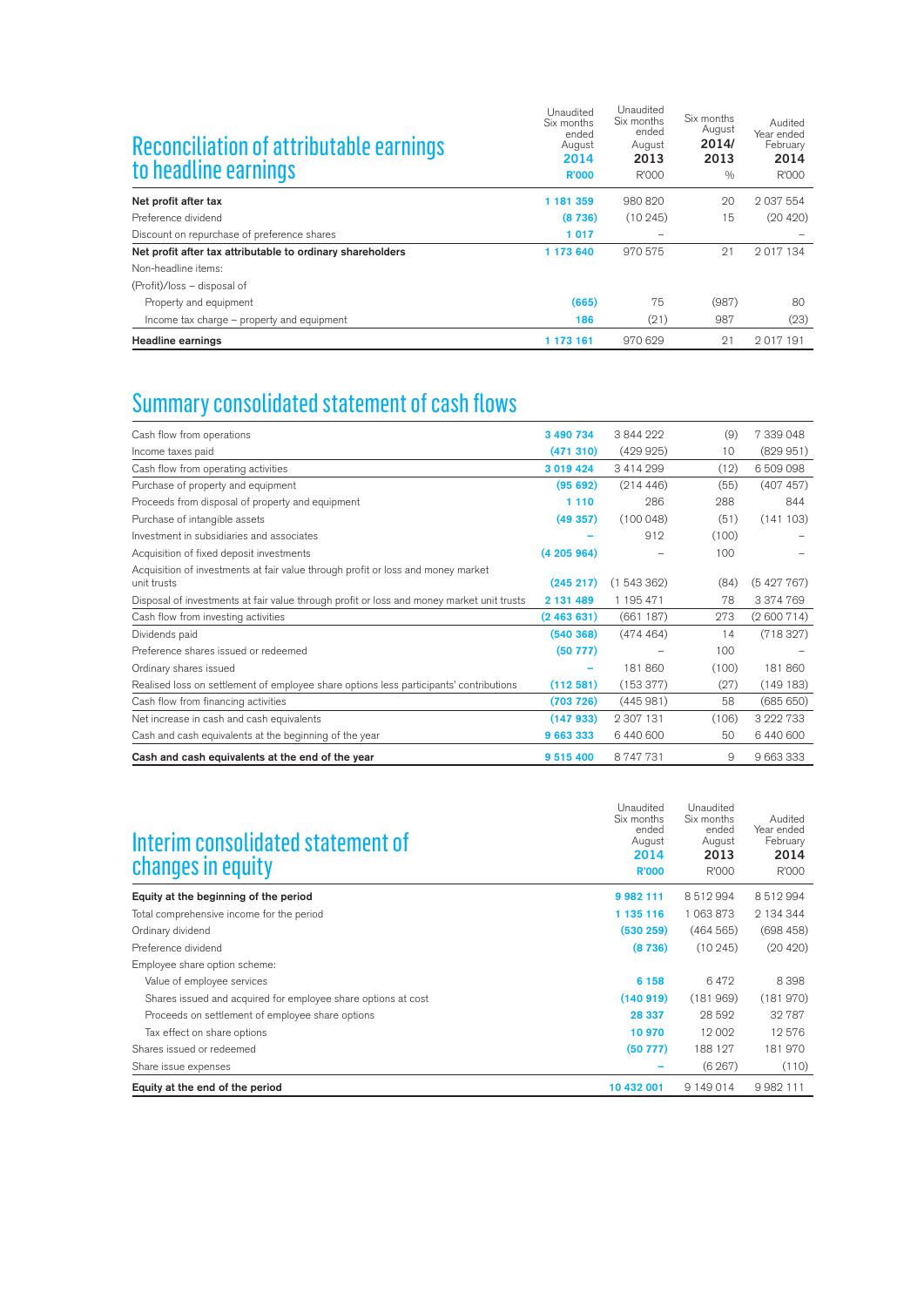|                                           | Unaudited<br>Six months<br>ended<br>August<br>2014 | Unaudited<br>Six months<br>ended<br>August<br>2013 | Audited<br>Year ended<br>February<br>2014 |
|-------------------------------------------|----------------------------------------------------|----------------------------------------------------|-------------------------------------------|
| <b>Commitments</b>                        | <b>R'000</b>                                       | R'000                                              | R'000                                     |
| Capital commitments approved by the board |                                                    |                                                    |                                           |
| Contracted for                            |                                                    |                                                    |                                           |
| Property and equipment                    | 78 810                                             | 52 264                                             | 26.622                                    |
| Intangible assets                         | 9 4 3 3                                            | 14826                                              | 8456                                      |
| Not contracted for                        |                                                    |                                                    |                                           |
| Property and equipment                    | 225 264                                            | 325 475                                            | 397 505                                   |
| Intangible assets                         | 77 423                                             | 104 394                                            | 138914                                    |
| Operating lease commitments               |                                                    |                                                    |                                           |
| Future aggregate minimum lease payments   |                                                    |                                                    |                                           |
| Within one year                           | 288 953                                            | 238 058                                            | 257 035                                   |
| From one to five years                    | 792 152                                            | 715786                                             | 740 229                                   |
| After five years                          | 204 825                                            | 220 836                                            | 215 552                                   |
| Total future cash flows                   | 1 285 930                                          | 1 174 680                                          | 1212816                                   |
| Straight-lining accrued                   | (64245)                                            | (51198)                                            | (57201)                                   |
| Future expenses                           | 1 221 685                                          | 1 1 2 3 4 8 2                                      | 1 155 615                                 |